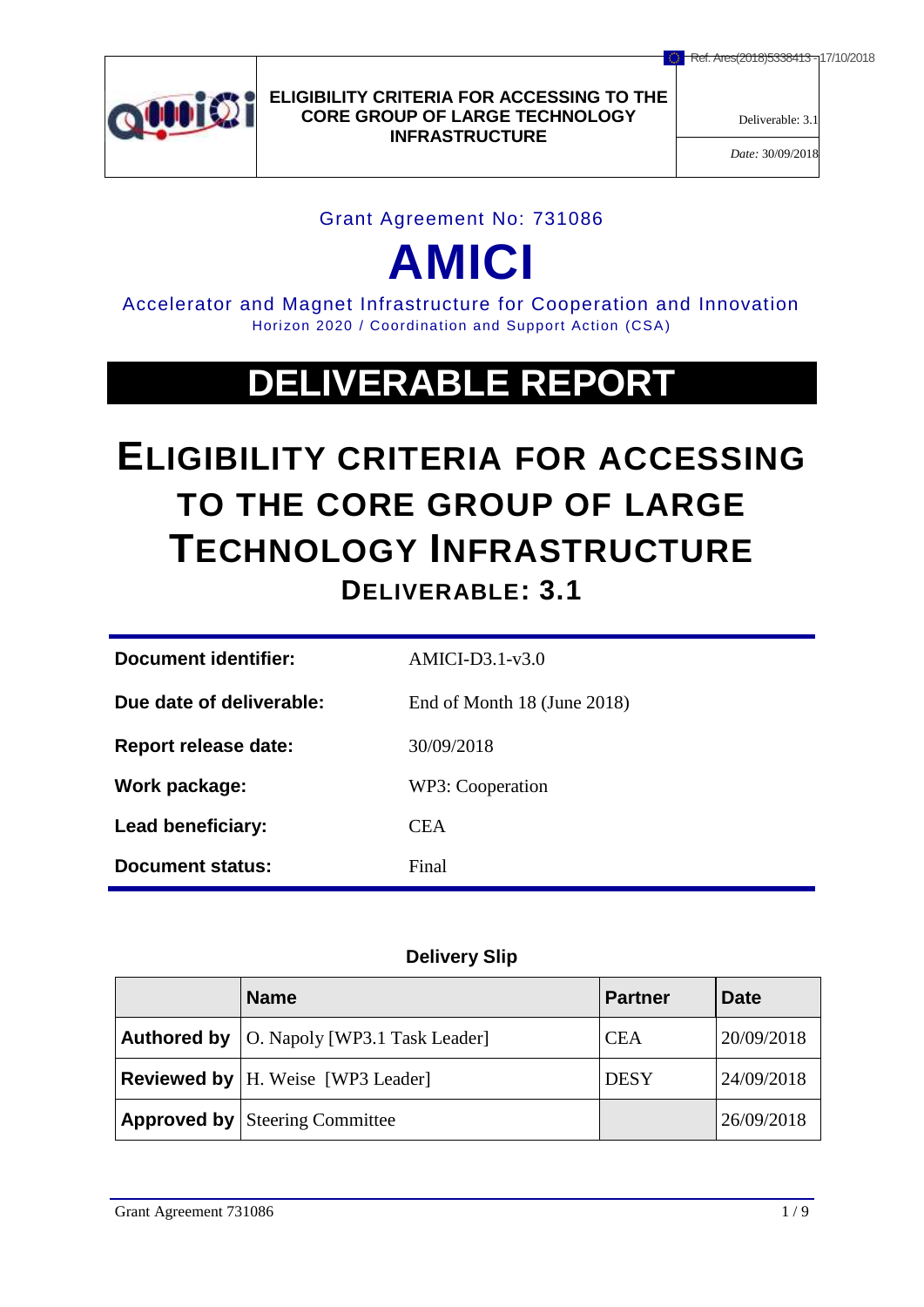

## **Deliverable:**

Report defining the eligibility criteria for accessing to the core group of large Technology Infrastructure.

## **Executive summary:**

*The need and principle for eligibility criteria are explained. A set of criteria is enunciated and their applicability verified against the situation of every AMICI beneficiary.*

## **1. INTRODUCTION**

The realization of unprecedented scientific endeavors, like the LHC, EU-XFEL, ESS and ITER Research Infrastructures, has been made possible thanks to the 'de facto' foundation of a European **Technology Infrastructure** (TI) formed by a network of Technological Facilities (TF) located at European research laboratories that are dedicated to the development, testing and production of accelerator components and SC magnets, in collaboration with industry.

To face the long lead time needed for the construction of the future very large Research Infrastructures, and the unavoidable gaps between projects, the core AMICI group believes that the existence of the Technology Infrastructure must be secured and its future capacity reinforced by providing it with an organic constitution allowing, at some level, for organized relationships, dynamical planning and strategy coordination. A stronger organization will also make it possible to diversify further its activity towards innovation by fostering and hosting industrial developments.

If successful, such a Technology Infrastructure body would attract inevitably and rightfully other European partners active in the field of accelerators and superconducting magnets. Hence, the question of their eligibility as new members of the Technology Infrastructure without losing efficacy and direction must be decided.

## **2. ELIGIBILITY PRINCIPLE**

The eligibility key principle is therefore the capacity and the willingness of the new Member to integrate itself in an organization of Technological Facilities that coordinate their efforts and their development towards the construction of future research infrastructures, and that are willing to provide access to their technical platforms (TP) to other partners and to industries. Several criteria can be used to assess this principle:

- 1) the TF record and future plans of contributions to the construction of Research Infrastructures, in collaboration with the existing TI (cf. Table of TP Occupancy),
- 2) the TF record and future plans of collaboration with industry,
- 3) the accessibility of the Technological Facility to partner and industry collaborators,
- 4) the operability of the platforms in terms of financial and human resources,
- 5) the adaptability and versatility of the Technological Facility to evolving technical needs.

Another crucial aspect is the capability of the new Member to reinforce the technical spread and the expertise of the existing Technology Infrastructure and hence contribute to more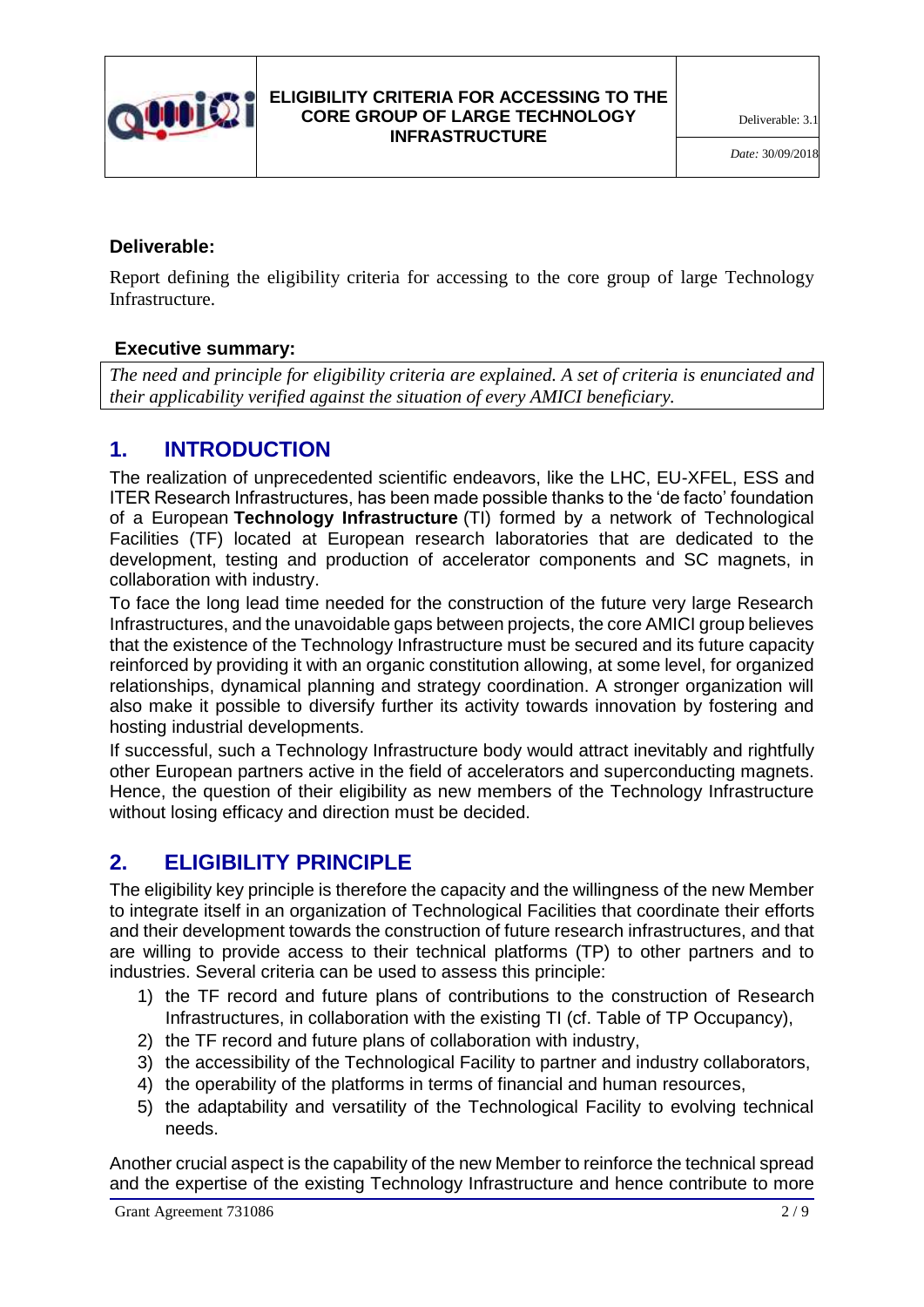

efficient sharing of efforts at the European level. This can be assessed through the following criteria

- 1) the complementarity of the Technological Facility within the TI
- 2) the strength of personnel and technical platforms in some critical areas

The fulfilment of these criteria should be itemized and verified in the Membership Accession Agreement, together with a detailed description of the technical platforms constituting its Technological Facility.

Terms of Association for University research units and industrial companies to the benefits of the work of the Technology Infrastructure core group, will be sought and decided in a second stage.

## **3. ELIGIBILITY CRITERIA TABLE**

In the following tables, the relevance and the applicability of the eligibility criteria enunciated above are verified and motivated by every AMICI beneficiary.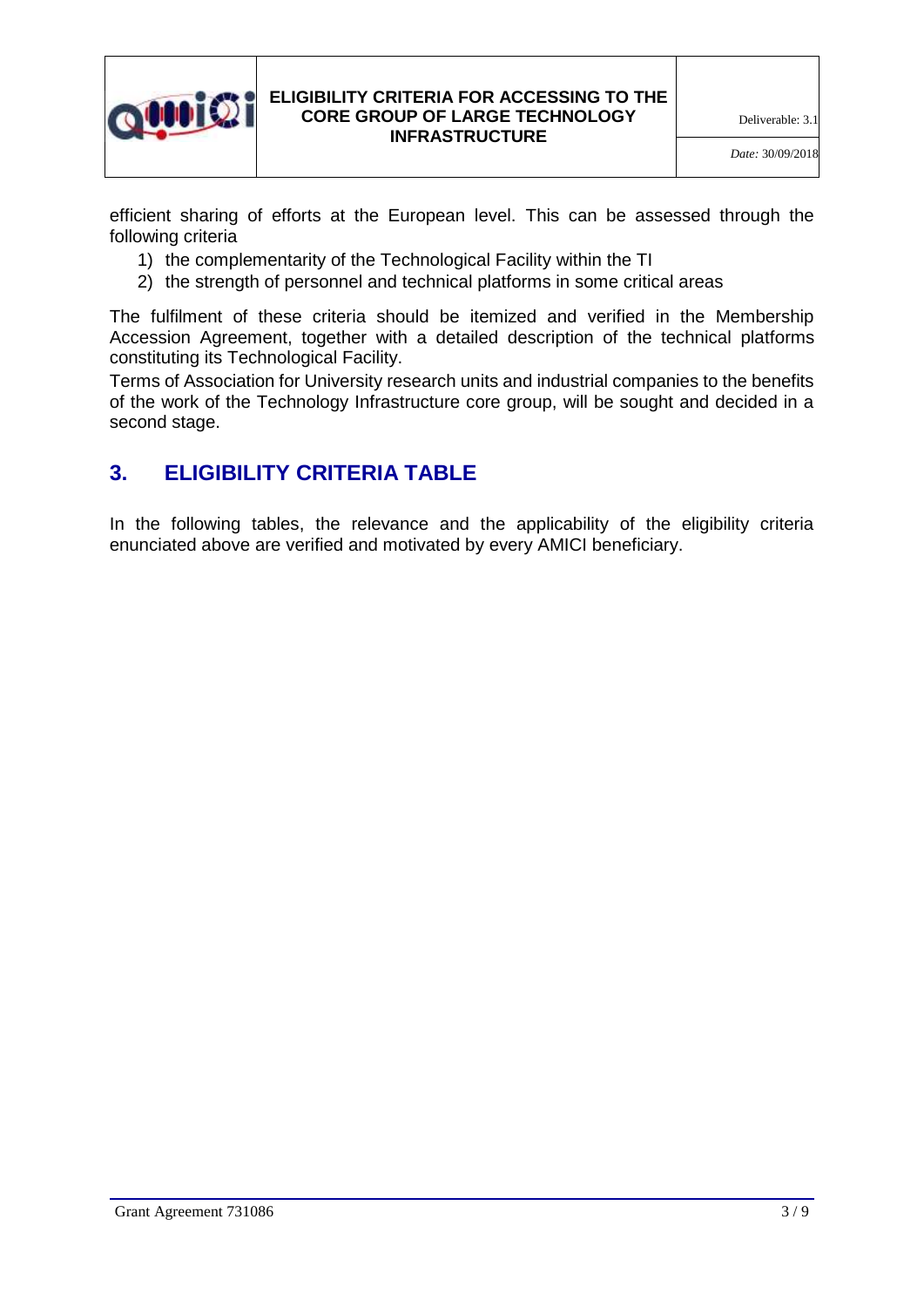

Deliverable: 3.1

|                                                                                                                                                                                                                        |                         |                                                                                                                                                                                      | Name:        | Olivier Napoly (CEA) |                                                                                                                                                                                                                      | Name:        |               | Maurizio Vretenar (CERN)                                                                                                                                                                             |
|------------------------------------------------------------------------------------------------------------------------------------------------------------------------------------------------------------------------|-------------------------|--------------------------------------------------------------------------------------------------------------------------------------------------------------------------------------|--------------|----------------------|----------------------------------------------------------------------------------------------------------------------------------------------------------------------------------------------------------------------|--------------|---------------|------------------------------------------------------------------------------------------------------------------------------------------------------------------------------------------------------|
|                                                                                                                                                                                                                        |                         | Eligibility criterion (idea of concrete item to be                                                                                                                                   | Do you agree | Would your TF        |                                                                                                                                                                                                                      | Do you agree | Would your TF |                                                                                                                                                                                                      |
| Type of eligibility criterion                                                                                                                                                                                          | #                       | analyzed in order to decide the eligibility of                                                                                                                                       | with this    | fulfill this         | Remarks                                                                                                                                                                                                              | with this    | fulfill this  | <b>Remarks</b>                                                                                                                                                                                       |
|                                                                                                                                                                                                                        |                         | the TF)                                                                                                                                                                              | criterion?   | criterion?           |                                                                                                                                                                                                                      | criterion?   | criterion?    |                                                                                                                                                                                                      |
|                                                                                                                                                                                                                        |                         | TF record and future plans of contributions<br>construction<br>of<br>Research<br>the<br>to<br>Infrastructures, in collaboration with the<br>existing TI (cf. Table of TP Occupancy), | OK           | Fulfilled            | Past record: LHC, HERA, SPIRAL2, XFEL, FAIR,<br>ISEULT, JT60-SA, ITER, ESS,<br>Future plans: FCC, ILC, DEMO, PIP-II are<br>being dicussed, with already some R&D<br>activities                                       | OK           | Fulfilled     | While all CERN TF contribute to CERN<br>projects, some facilities have a record of<br>contribution to external projects (magnet<br>labs, cavity testing, surface treatement) and<br>others have not. |
| Capacity and willingness of the new<br>Member to integrate itself in an organization<br>of Technological Facilities that coordinate<br>their efforts and their development towards                                     |                         | TF record and future plans of collaboration<br>with industry,                                                                                                                        | OK           | Fulfilled            | Pantechnick, Thales, Alcen, Alstom, Zanon,<br>ASP,                                                                                                                                                                   | OK           | Fulfilled     | Only partially fulfilled. CERN TF's are<br>accessible to industry only for magnet co-<br>development.                                                                                                |
| the construction of future research                                                                                                                                                                                    | $\overline{\mathbf{3}}$ | Accessibility of the Technological Facility to<br>partner and industry collaborators,                                                                                                | OK           | Fulfilled            | Access is granted case by case                                                                                                                                                                                       | <b>OK</b>    | Fulfilled     | Priority is given to CERN projects.                                                                                                                                                                  |
| infrastructures, and that are willing to<br>provide access to their technical platforms<br>(TP) to other partners and to industries                                                                                    |                         | Operability of the platforms in terms of<br>financial and human resources,                                                                                                           | OK           | Fulfilled            | All platforms are operational, most of them<br>in operation.                                                                                                                                                         | OK           | Fulfilled     |                                                                                                                                                                                                      |
|                                                                                                                                                                                                                        | 5                       | Adaptability<br>the<br>versatility<br>and<br>οf<br>Technological Facility to evolving technical<br>needs.                                                                            | OK           | Fulfilled            | A policy priority, with budget provided by<br>projects                                                                                                                                                               | OK           | Fulfilled     |                                                                                                                                                                                                      |
| Capability of the new Member to reinforce<br>the technical spread and the expertise of<br>the existing Technology Infrastructure and<br>hence contribute to more efficient sharing<br>of efforts at the European level |                         | Complementarity of the Technological<br>Facility within the TI                                                                                                                       | OK           | Fulfilled            | CEA TF is networked with all other AMICI<br>TFs, an example is the current ESS<br>construction                                                                                                                       | OK           | Fulfilled     | Some CERN facilities, in particular in the SC<br>magnet area, are unique in the world.<br>Others are less unique and their role in the<br>TI can be rediscussed.                                     |
|                                                                                                                                                                                                                        | $\overline{2}$          | technical<br>Strength<br>of<br>personnel and<br>platforms in some critical areas                                                                                                     | OK           | Fulfilled            | - Platform for mechanical measurement at<br>cryogenic temperature.<br>Platform for electrical and mechanical<br>measurement at cryogenic temperature.<br>Vertical cavity electropolishing<br>- Large ISO4 clean room | OK           | Fulfilled     | CERN has very competent technical<br>personnel oerating the TF, in particular in<br>the critical areas of SC magnets, RF,<br>mechanical treatments, measurements.                                    |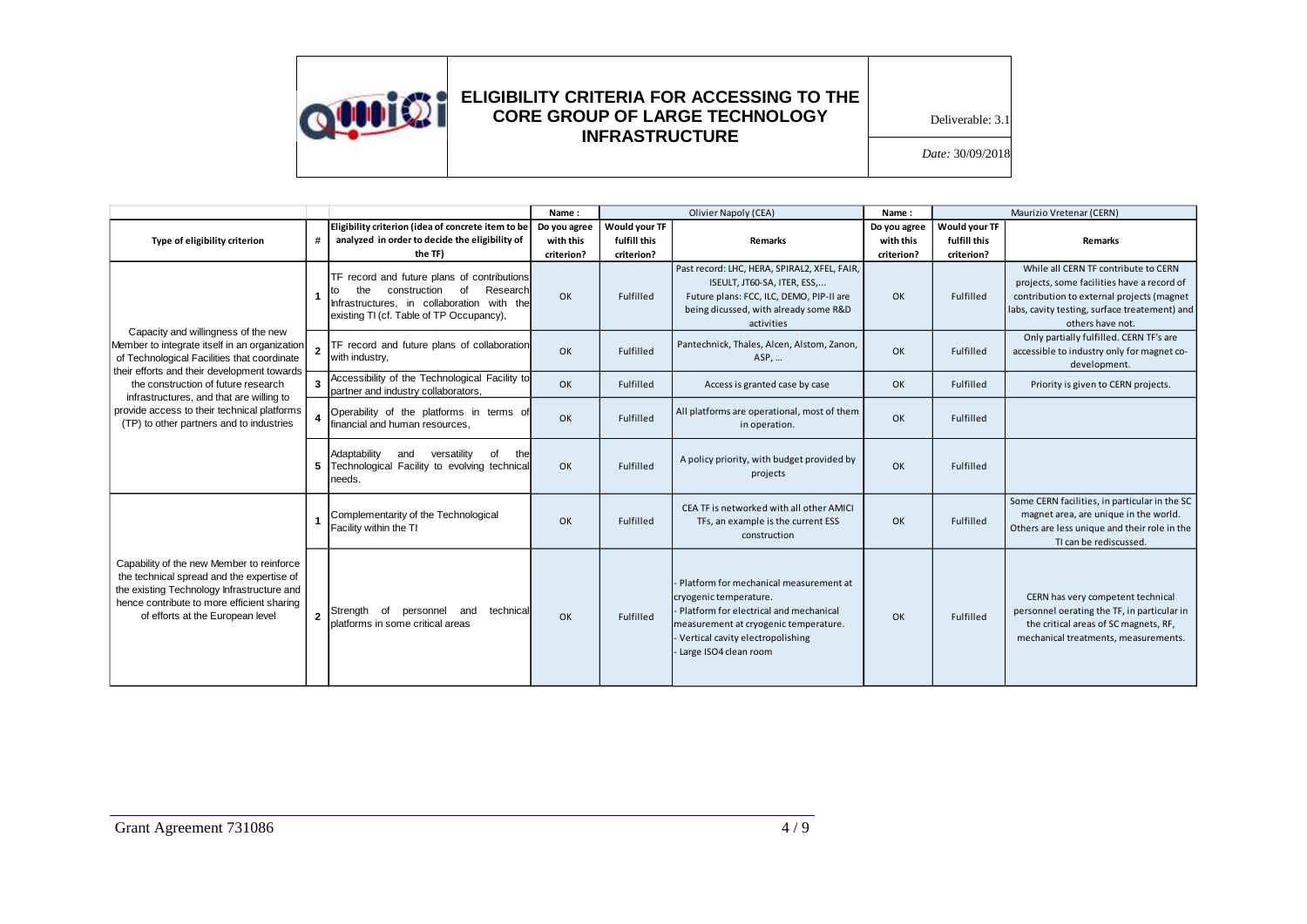

Deliverable: 3.1

|                                                                                                                                                                                                                        |                         |                                                                                                                                                                                      | Name:                                   | Hans Weise (DESY)                           |                                                                                                                                                                                      | Name:                                   |                                             | Pasquale Fabbricatore (INFN)                                                                                                                                                                               |
|------------------------------------------------------------------------------------------------------------------------------------------------------------------------------------------------------------------------|-------------------------|--------------------------------------------------------------------------------------------------------------------------------------------------------------------------------------|-----------------------------------------|---------------------------------------------|--------------------------------------------------------------------------------------------------------------------------------------------------------------------------------------|-----------------------------------------|---------------------------------------------|------------------------------------------------------------------------------------------------------------------------------------------------------------------------------------------------------------|
| Type of eligibility criterion                                                                                                                                                                                          | #                       | Eligibility criterion (idea of concrete item to be<br>analyzed in order to decide the eligibility of<br>the TF)                                                                      | Do you agree<br>with this<br>criterion? | Would your TF<br>fulfill this<br>criterion? | <b>Remarks</b>                                                                                                                                                                       | Do you agree<br>with this<br>criterion? | Would your TF<br>fulfill this<br>criterion? | <b>Remarks</b>                                                                                                                                                                                             |
|                                                                                                                                                                                                                        |                         | TF record and future plans of contributions<br>of<br>Research<br>construction<br>the<br>t٥<br>Infrastructures, in collaboration with the<br>existing TI (cf. Table of TP Occupancy), | OK                                      | Fulfilled                                   | Past record: TTF/FLASH, European XFEL, LCLS-<br>II, ELBE at FZD Rossendorf, S-DALINAC (Uni<br>Darmstadt), MESA (Uni Mainz), TARLA, HZB<br>Future: ESS, LCLS-II cont., SINAP Shanghai | OK                                      | Fulfilled                                   | Past record: LHC, XFEL, ESS, IFMIF<br>Future plans: FCC, ILC                                                                                                                                               |
| Capacity and willingness of the new<br>Member to integrate itself in an organization<br>of Technological Facilities that coordinate                                                                                    |                         | TF record and future plans of collaboration<br>with industry,                                                                                                                        | OK                                      | Fulfilled                                   | Research Instruments, Zanon,                                                                                                                                                         | OK                                      | Fulfilled                                   | ASG Superconductors, CAEN, Cecom, Cinel,<br>OCEM, Zanon                                                                                                                                                    |
| their efforts and their development towards<br>the construction of future research                                                                                                                                     | $\overline{\mathbf{3}}$ | Accessibility of the Technological Facility to<br>partner and industry collaborators,                                                                                                | OK                                      | Fulfilled                                   | Access is granted on a case by case decision                                                                                                                                         | OK                                      | Fulfilled                                   | Access is granted case by case                                                                                                                                                                             |
| infrastructures, and that are willing to<br>provide access to their technical platforms<br>(TP) to other partners and to industries                                                                                    |                         | Operability of the platforms in terms of<br>financial and human resources,                                                                                                           | O <sub>K</sub>                          | Fulfilled                                   | all operational and regularly used                                                                                                                                                   | OK                                      | Fulfilled                                   | All platforms are operational, most of them<br>in operation.                                                                                                                                               |
|                                                                                                                                                                                                                        | 5                       | Adaptability<br>versatility<br>the<br>and<br>Ωf<br>Technological Facility to evolving technical<br>needs.                                                                            | OK                                      | Fulfilled                                   | All adaptable, depending on funding and<br>needs                                                                                                                                     | OK                                      | Fulfilled                                   | The facility are adapted and, in case,<br>upgraded on the basis of the project and<br>with project funds                                                                                                   |
| Capability of the new Member to reinforce<br>the technical spread and the expertise of<br>the existing Technology Infrastructure and<br>hence contribute to more efficient sharing<br>of efforts at the European level |                         | Complementarity of the Technological<br>Facility within the TI                                                                                                                       | OK                                      | Fulfilled                                   | some TFs complementary, some unique;<br>sustainability as part of the DESY strategy                                                                                                  | OK                                      | Fulfilled                                   | INFN Technological Facility is networked<br>with all other AMICI TFs, an example is the<br>current ESS construction                                                                                        |
|                                                                                                                                                                                                                        | $\overline{2}$          | and<br>technical<br>Strength<br>of<br>personnel<br>platforms in some critical areas                                                                                                  | OK                                      | Fulfilled                                   | strength of personnel and technical<br>platforms given; sustainability requires<br>continuing R&D program to educate young<br>scientists and engineers                               | OK                                      | Fulfilled                                   | All INFN technical platforms are highly<br>qualified involving special tools,<br>instrumentation and dedicated personnel.<br>However none of them is unique, because<br>there are similar TPs in other TF. |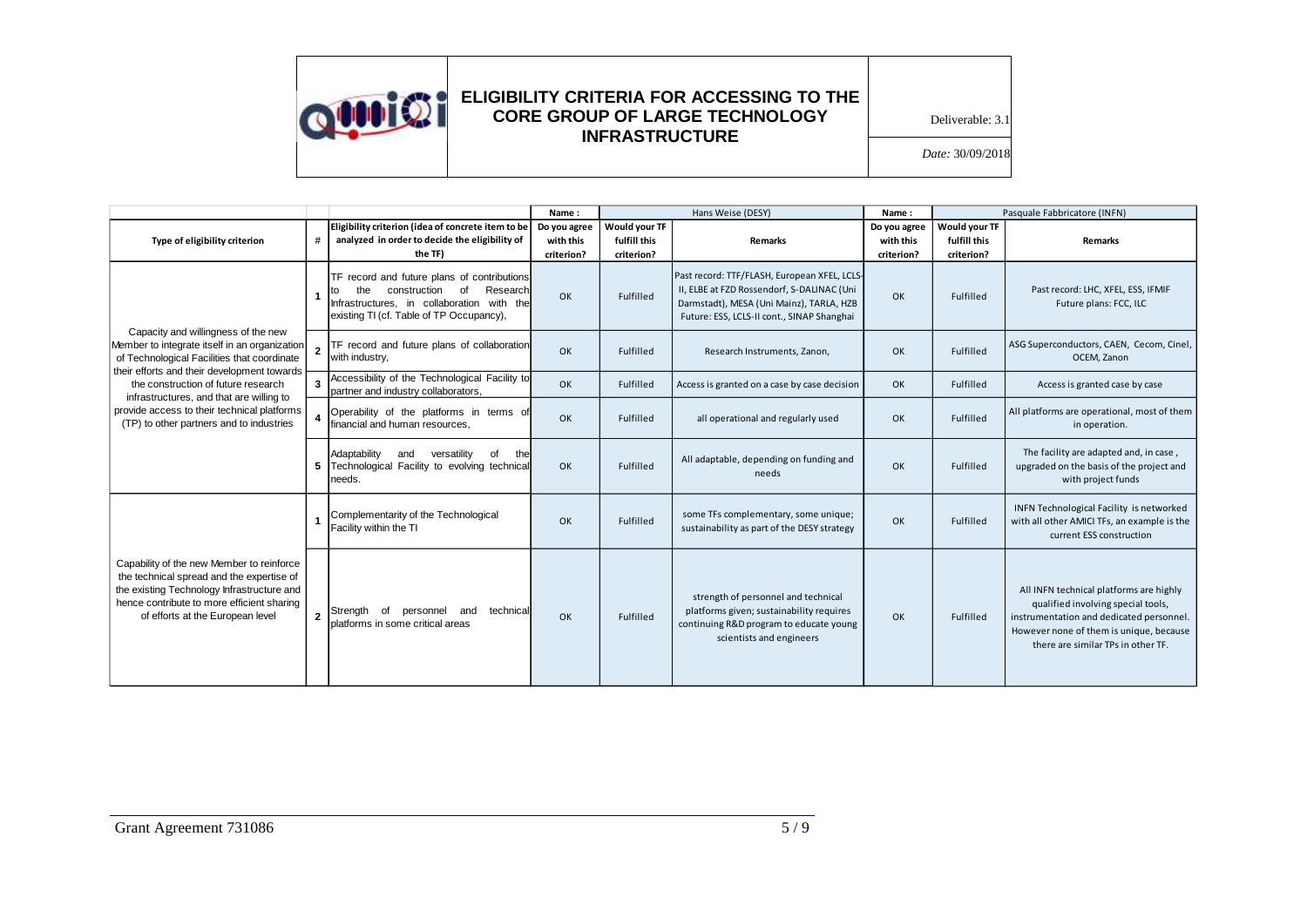

Deliverable: 3.1

|                                                                                                                                                                                                                           |                |                                                                                                                                                                                | Name:                                   | Karol Kasprzak (IFJ PAN)                    |                                                                                                        | Name:                                   | Walid Kaabi (CNRS)                          |                                                                                                                                                                                                                                          |  |
|---------------------------------------------------------------------------------------------------------------------------------------------------------------------------------------------------------------------------|----------------|--------------------------------------------------------------------------------------------------------------------------------------------------------------------------------|-----------------------------------------|---------------------------------------------|--------------------------------------------------------------------------------------------------------|-----------------------------------------|---------------------------------------------|------------------------------------------------------------------------------------------------------------------------------------------------------------------------------------------------------------------------------------------|--|
| Type of eligibility criterion                                                                                                                                                                                             | #              | Eligibility criterion (idea of concrete item to be<br>analyzed in order to decide the eligibility of<br>the TF)                                                                | Do you agree<br>with this<br>criterion? | Would your TF<br>fulfill this<br>criterion? | <b>Remarks</b>                                                                                         | Do you agree<br>with this<br>criterion? | Would your TF<br>fulfill this<br>criterion? | Remarks                                                                                                                                                                                                                                  |  |
|                                                                                                                                                                                                                           |                | TF record and future plans of contributions<br>of<br>construction<br>Research<br>the<br>Infrastructures, in collaboration with the<br>existing TI (cf. Table of TP Occupancy), | OK                                      | Fulfilled                                   | Past record: LHC, SPIRAL2, XFEL, ESS,<br>FAIR, HL-LHC<br>Future plans: FCC, ILC, DONES, PIP-II, POLFEL | OK                                      | Fulfilled                                   | Past record: TTF, FLASH, CTF3, Spiral2, XFEL, ESS, ThomX,<br>FAIR, EUROTRANS, EURISOL, MYRTHE<br>Future plans: PIP II, ILC, MYRRHA, PERLE@Orsay                                                                                          |  |
| Capacity and willingness of the new<br>Member to integrate itself in an organization<br>of Technological Facilities that coordinate                                                                                       |                | TF record and future plans of collaboration<br>with industry,                                                                                                                  | OK                                      | Fulfilled                                   | KRIOSYSTEM, FRAKOTERM, PONAR, ZAMET                                                                    | OK                                      | Fulfilled                                   | Pantechnick, Thales, RI, Sigmaphi, SEF, Cryodiffusion, Zanon, Air<br>Liquide, TAV, SDMS                                                                                                                                                  |  |
| their efforts and their development towards<br>the construction of future research<br>infrastructures, and that are willing to<br>provide access to their technical platforms<br>(TP) to other partners and to industries | $\mathbf{3}$   | Accessibility of the Technological Facility to<br>partner and industry collaborators,                                                                                          | OK                                      | Fulfilled                                   | Access is granted                                                                                      | OK                                      | Fulfilled                                   | Access is granted depending on TF occupancy schedule                                                                                                                                                                                     |  |
|                                                                                                                                                                                                                           |                | Operability of the platforms in terms of<br>financial and human resources.                                                                                                     | OK                                      | Fulfilled                                   | A budget is provided by statutory foundings<br>and projects                                            | OK                                      | Fulfilled                                   | All platforms are operational                                                                                                                                                                                                            |  |
|                                                                                                                                                                                                                           |                | Adaptability<br>and<br>the<br>5 Technological Facility to evolving technical<br>needs.                                                                                         | OK                                      | Fulfilled                                   | The new infrastructure is under<br>construction and will be adopted to the<br>project needs.           | OK                                      | Fulfilled                                   | Could be adapted up to a certain level: without deep changes of<br>main equipment characteristics. In case that projects provide funds<br>for deep changes, this could be discussed regarding policy priority<br>and occupancy schedule. |  |
| Capability of the new Member to reinforce<br>the technical spread and the expertise of<br>the existing Technology Infrastructure and<br>hence contribute to more efficient sharing<br>of efforts at the European level    |                | Complementarity of the Technological<br>Facility within the TI                                                                                                                 | OK                                      | Fulfilled                                   | IFJ PAN is taking part in the current ESS<br>construction in Lund(Sweden) and LHC-HL                   | OK                                      | Fulfilled                                   | CNRS TF is networked with all other AMICI TFs, an example is the<br>current ESS construction and E-XFEL before.                                                                                                                          |  |
|                                                                                                                                                                                                                           | $\overline{2}$ | Strength of personnel and technical<br>platforms in some critical areas                                                                                                        | OK                                      | Fulfilled                                   | IFJ PAN personel is highly qualified with an<br>ability to travel.                                     | OK                                      | Fulfilled                                   | The strength of CNRS Technical platforms is the adaptability to mass<br>production and the proximity and complementarity with other TFs<br>in the same geographical area (CEA).                                                          |  |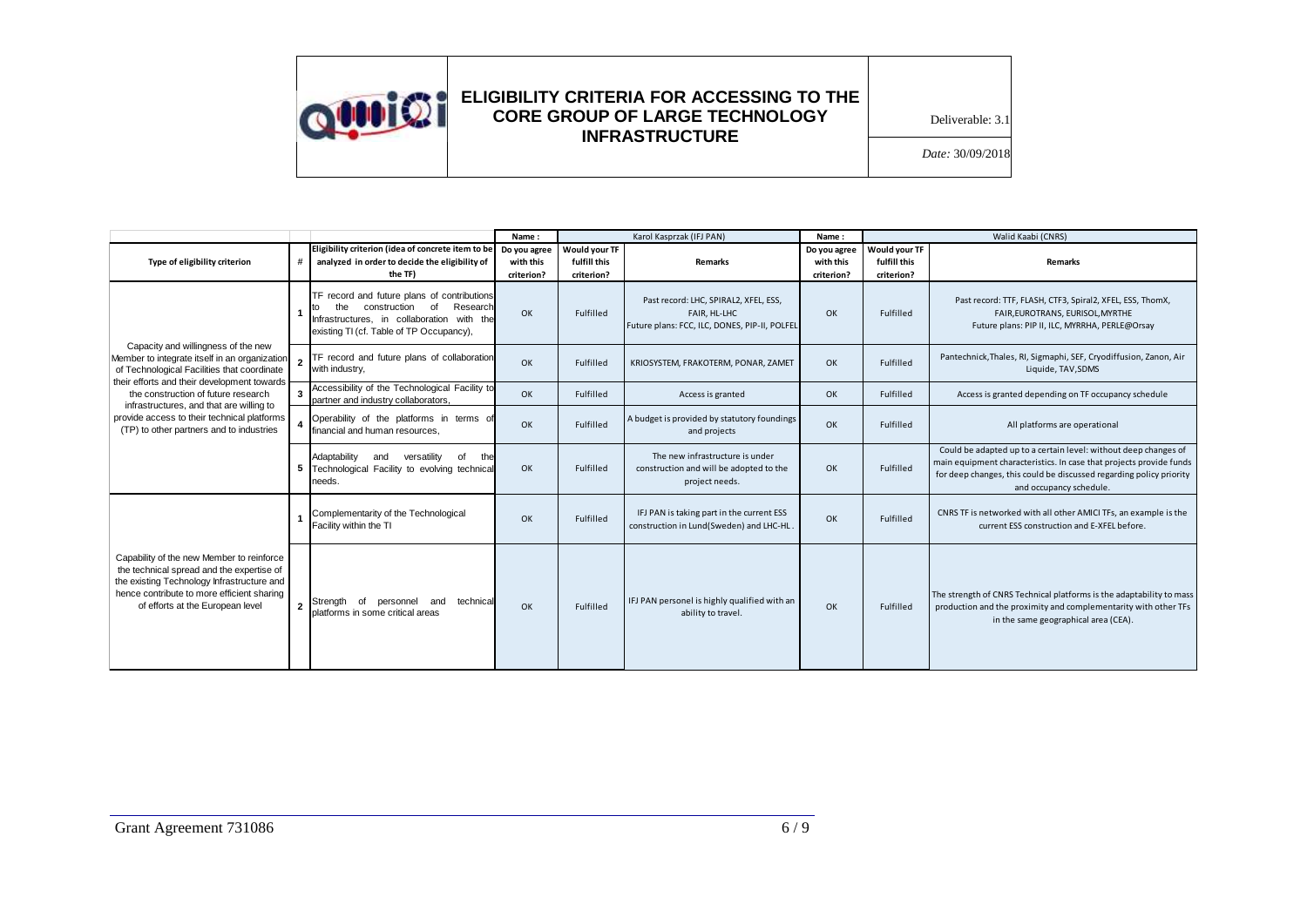

Deliverable: 3.1

|                                                                                                                                                                                                                           |                |                                                                                                                                                                                   | Name:                                   | Peter McIntosh (STFC)                       |                                                                                                                                                    | Name:                                   | Tord Ekelof (FREIA)                         |                                                                                                                                                                                                                                                                                                                                                                                                                                                               |
|---------------------------------------------------------------------------------------------------------------------------------------------------------------------------------------------------------------------------|----------------|-----------------------------------------------------------------------------------------------------------------------------------------------------------------------------------|-----------------------------------------|---------------------------------------------|----------------------------------------------------------------------------------------------------------------------------------------------------|-----------------------------------------|---------------------------------------------|---------------------------------------------------------------------------------------------------------------------------------------------------------------------------------------------------------------------------------------------------------------------------------------------------------------------------------------------------------------------------------------------------------------------------------------------------------------|
| Type of eligibility criterion                                                                                                                                                                                             | #              | Eligibility criterion (idea of concrete<br>item to be analyzed in order to<br>decide the eligibility of the TF)                                                                   | Do you agree<br>with this<br>criterion? | Would your TF<br>fulfill this<br>criterion? | <b>Remarks</b>                                                                                                                                     | Do you agree<br>with this<br>criterion? | Would your TF<br>fulfill this<br>criterion? | <b>Remarks</b>                                                                                                                                                                                                                                                                                                                                                                                                                                                |
|                                                                                                                                                                                                                           |                | TF record and future plans of<br>contributions to the construction of<br>Research<br>Infrastructures,<br>in<br>collaboration with the existing TI (cf.<br>Table of TP Occupancy), | OK                                      | Fulfilled                                   | Past record: LHC, ELI-NP, SwissFEL, CLIC, ESS,<br>Future plans: FCC, PIP-II are being dicussed,<br>with already some R&D activities                | OK                                      | Fulfilled                                   | Past record: ESS, XFEL<br>Future plans: ESS, LHC High Lumi Upgrade                                                                                                                                                                                                                                                                                                                                                                                            |
| Capacity and willingness of the new<br>Member to integrate itself in an organization<br>of Technological Facilities that coordinate                                                                                       | $\overline{2}$ | TF record and future plans of<br>collaboration with industry,                                                                                                                     | OK                                      | Fulfilled                                   | e2v, Rapiscan, FMB-Oxford, Dbeam,                                                                                                                  | OK                                      | Fulfilled                                   | ScandiNova AB, Scanditronix AB, RFR Soultions AB                                                                                                                                                                                                                                                                                                                                                                                                              |
| their efforts and their development towards<br>the construction of future research<br>infrastructures, and that are willing to<br>provide access to their technical platforms<br>(TP) to other partners and to industries | 3              | Accessibility of the Technological<br>Facility to partner and industry<br>collaborators.                                                                                          | OK                                      | Fulfilled                                   | Access is granted case by case                                                                                                                     | OK                                      | Fulfilled                                   | Access is granted case by case                                                                                                                                                                                                                                                                                                                                                                                                                                |
|                                                                                                                                                                                                                           |                | Operability of the platforms in terms<br>of financial and human resources.                                                                                                        | OK                                      | Fulfilled                                   | All platforms are operational, staffing and<br>financial resources are available.                                                                  | OK                                      | Fulfilled                                   | All platforms are operational, except of the vertical<br>cryostat which is undr construction and will be in<br>operation from the autumn 2017                                                                                                                                                                                                                                                                                                                 |
|                                                                                                                                                                                                                           | 5              | Adaptability and versatility of the<br>Technological Facility to evolving<br>technical needs.                                                                                     | OK                                      | Fulfilled                                   | A policy priority, with budget provided by<br>projects                                                                                             | OK                                      | Fulfilled                                   | A policy priority, with budget provided by projects                                                                                                                                                                                                                                                                                                                                                                                                           |
| Capability of the new Member to reinforce<br>the technical spread and the expertise of<br>the existing Technology Infrastructure and<br>hence contribute to more efficient sharing<br>of efforts at the European level    |                | Complementarity of the<br>Technological Facility within the TI                                                                                                                    | OK                                      | Fulfilled                                   | STFC TF is networked with all other AMICI<br>TFs, an example is the current ESS and ELI-<br>NP construction                                        | OK                                      | Fulfilled                                   | FREIA TF is networked with several other AMICI TFs<br>taking part in the current ESS construction                                                                                                                                                                                                                                                                                                                                                             |
|                                                                                                                                                                                                                           | $\overline{2}$ | Strength of personnel and technical<br>platforms in some critical areas                                                                                                           | OK                                      | Fulfilled                                   | - electron beam exploitation platform such<br>as VELA, higher energy facility CLEAR<br>available at CERN.<br>- FETS proton front-end maybe unique. | OK                                      | Fulfilled                                   | Personnel: highly specialized in cryogenics, rf<br>source, high vacuum, process control, sc accelerator<br>cavities, sc magnets, mechanics.<br>Technical Platforms: a highly versatile horizontal<br>cryostat of the HobyCat type,<br>high capacity He liquefier 150 l/hour, 800 kW 352<br>MHz and 300 kW 704 MHz power sources, soild state<br>352 MHz power sources, vertical cryostat and high<br>current sources for sc magnet test under<br>construction |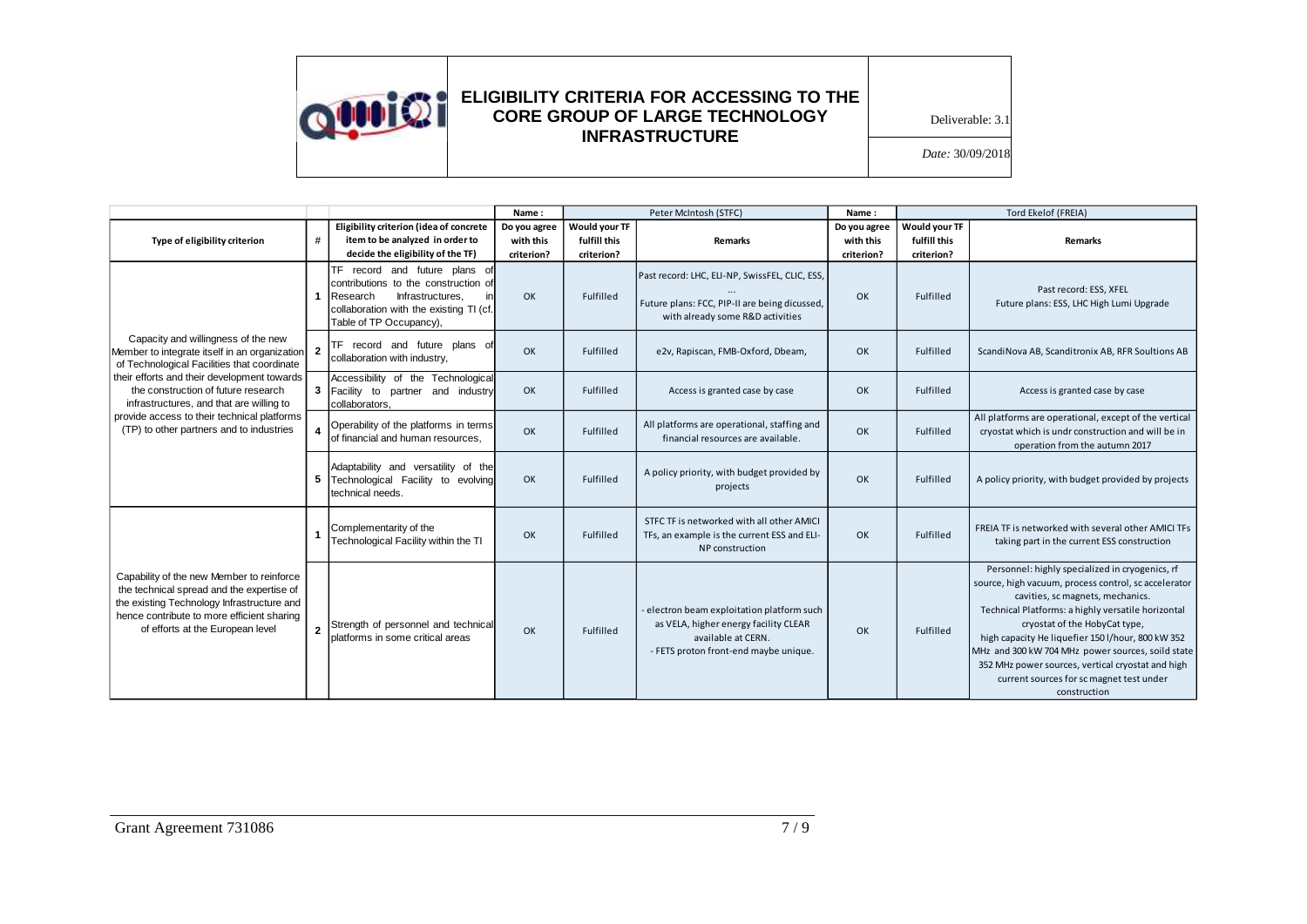

Deliverable: 3.1

|                                                                                                                                                                                                                           |                |                                                                                                                                                                                   | Name:                                   | Terry Garvey (PSI)                          |                                                                                                    | Name:                                   |                                             | Steffen Grohmann/Anke-Susanne Mueller (KIT)                                                                                                                                                                                                                                                                                                                                     |
|---------------------------------------------------------------------------------------------------------------------------------------------------------------------------------------------------------------------------|----------------|-----------------------------------------------------------------------------------------------------------------------------------------------------------------------------------|-----------------------------------------|---------------------------------------------|----------------------------------------------------------------------------------------------------|-----------------------------------------|---------------------------------------------|---------------------------------------------------------------------------------------------------------------------------------------------------------------------------------------------------------------------------------------------------------------------------------------------------------------------------------------------------------------------------------|
| Type of eligibility criterion                                                                                                                                                                                             | #              | Eligibility criterion (idea of concrete<br>item to be analyzed in order to<br>decide the eligibility of the TF)                                                                   | Do you agree<br>with this<br>criterion? | Would your TF<br>fulfill this<br>criterion? | <b>Remarks</b>                                                                                     | Do you agree<br>with this<br>criterion? | Would your TF<br>fulfill this<br>criterion? | <b>Remarks</b>                                                                                                                                                                                                                                                                                                                                                                  |
|                                                                                                                                                                                                                           |                | TF record and future plans of<br>contributions to the construction of<br>Research<br>Infrastructures,<br>in<br>collaboration with the existing TI (cf.<br>Table of TP Occupancy), | Yes                                     | Yes                                         | Depending on the TF it is already the case<br>for SwissFEL, SLS, Ring cyclotron, E-XFEL,<br>FLASH. | OK                                      | Fulfilled                                   | Past record: ANKA, XFEL, FLASH, FAIR,<br>SOLEIL, DELTA, TELBE<br>Future plans: HL-LHC, FCC, CLIC, BESSY VSR<br>with R&D activities                                                                                                                                                                                                                                              |
| Capacity and willingness of the new<br>Member to integrate itself in an organization 2<br>of Technological Facilities that coordinate                                                                                     |                | TF record and future plans of<br>collaboration with industry,                                                                                                                     | Yes                                     | It could do                                 | There are no current plans for collaboration<br>with industry using the TI                         | OK                                      | Fulfilled                                   | Bilfinger Noell, Thales, Microworks                                                                                                                                                                                                                                                                                                                                             |
| their efforts and their development towards<br>the construction of future research<br>infrastructures, and that are willing to<br>provide access to their technical platforms<br>(TP) to other partners and to industries | 3              | Accessibility of the Technological<br>Facility to partner and industry<br>collaborators.                                                                                          | Yes                                     | Yes                                         | Could be used by industry subject to<br>availability.                                              | OK                                      | Fulfilled                                   | Access is granted case by case                                                                                                                                                                                                                                                                                                                                                  |
|                                                                                                                                                                                                                           |                | Operability of the platforms in terms<br>of financial and human resources.                                                                                                        | Yes                                     | Yes                                         | Resources would be maintained as long as<br>the TF is needed for a corresponding RI.               | OK                                      | Fulfilled                                   | Most platforms are operational and in<br>operation, one in commissioning                                                                                                                                                                                                                                                                                                        |
|                                                                                                                                                                                                                           | 5              | Adaptability and versatility of the<br>Technological Facility to evolving<br>technical needs.                                                                                     | Yes                                     | Possibly                                    |                                                                                                    | OK                                      | Fulfilled                                   | A policy priority, with budget provided by<br>projects or research program                                                                                                                                                                                                                                                                                                      |
|                                                                                                                                                                                                                           |                | Complementarity of the<br>Technological Facility within the TI                                                                                                                    | Yes                                     | Yes                                         |                                                                                                    | OK (but same<br>as 2 in my<br>opinion)  | Fulfilled                                   | KIT ATP is one TF to combine accelerator-<br>relevant infrastructure with<br>interdisciplinary research (see #2)                                                                                                                                                                                                                                                                |
| Capability of the new Member to reinforce<br>the technical spread and the expertise of<br>the existing Technology Infrastructure and<br>hence contribute to more efficient sharing<br>of efforts at the European level    | $\overline{2}$ | Strength of personnel and technical<br>platforms in some critical areas                                                                                                           | Yes                                     | Yes                                         | At least for some platforms.                                                                       | OK                                      | Fulfilled                                   | KIT ATP combines accelerator-relevant<br>infrastructure, interdisciplinary research<br>and all technologies available in the<br>Research University in the Helmholtz<br>Association (examples: electron storage<br>ring and short-pulse linac test facilities<br>accessible via ARIES, cryogenics<br>infrastructures, Karlsruhe Nano-Micro<br>Facility, Gyrotron Test Faciltiy) |